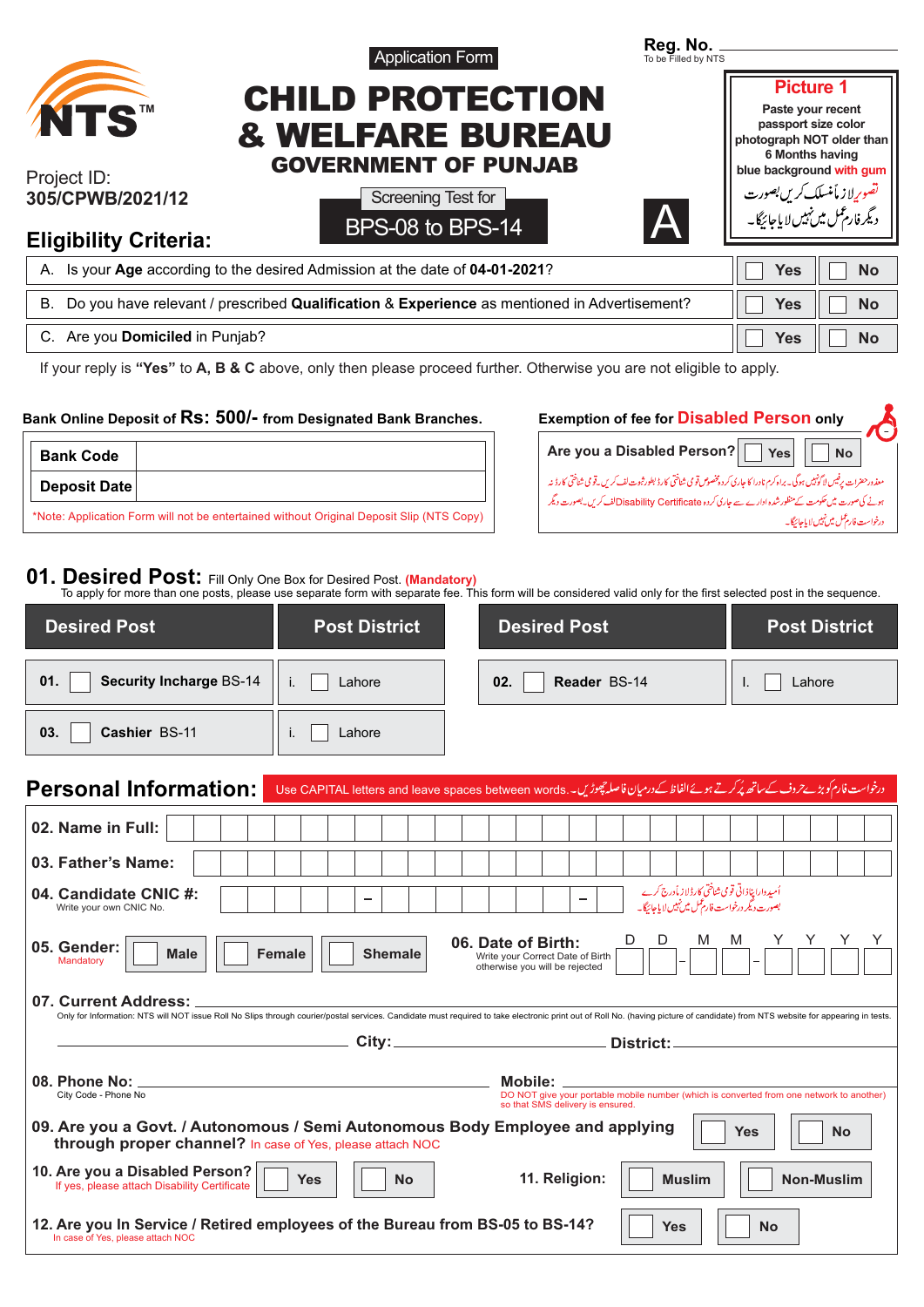# **13. Academic Information:** (Please attach attested copies of your academic certificates.)

Note: 1. NTS will not issue Roll No Slips to those who have not filled in their academic record properly.

- 2. Candidate should convert their grades / CGPA into marks.
- 3. Write exact degree name & major subject mention in certificate / transcript.

| 4. Result awaiting candidates are not eligible. |  |  |
|-------------------------------------------------|--|--|

| Certificate /<br><b>Degree Name</b>        | <b>Degree Title</b>          | Specialization /<br><b>Major Subject</b> | Year Passing       | <b>Obtained Marks</b>               | <b>Total Marks</b> | <b>Board / University / Institute</b> |
|--------------------------------------------|------------------------------|------------------------------------------|--------------------|-------------------------------------|--------------------|---------------------------------------|
| <b>Primary / Middle</b><br>$(05/08$ Years) |                              |                                          |                    | Please do not write in this portion |                    |                                       |
| <b>Matric</b><br>(10 Years)                | Matric<br>Other:             | Science<br>Arts<br>Other:                |                    |                                     |                    |                                       |
| Intermediate /<br>D.A.E<br>(12 / 13 Years) | F.A<br>F.Sc<br>DAE<br>Other: |                                          |                    |                                     |                    |                                       |
| <b>Bachelor</b><br>(14 Years)              | B.A<br>B.Sc<br>Other:        |                                          |                    |                                     |                    |                                       |
| Bachelor (Hons)<br>/ Master<br>(16 Years)  | M.Sc<br>M.A<br>Other:        |                                          |                    |                                     |                    |                                       |
| Diploma /<br><b>Certificate</b>            | Diploma<br>Certificate       |                                          | Duration in Months |                                     |                    |                                       |

| 14. Relevant Employment Record: (Please attach copies of your experience certificates) |                                                                      |                        |                                                |    |  |
|----------------------------------------------------------------------------------------|----------------------------------------------------------------------|------------------------|------------------------------------------------|----|--|
| <b>Organization / Employer Name</b><br>Sr#                                             | <b>Job Title</b>                                                     |                        | <b>Job Duration</b><br>Write only Month & Year |    |  |
|                                                                                        |                                                                      |                        | <b>From</b>                                    | To |  |
| 01                                                                                     |                                                                      |                        |                                                |    |  |
| 02                                                                                     |                                                                      |                        |                                                |    |  |
| 03                                                                                     |                                                                      |                        |                                                |    |  |
|                                                                                        | 15. Total Job Relevant Experience as on closing date of application: | Years<br><b>Months</b> |                                                |    |  |

| <b>16. District of Domicile:</b> Fill Only One Box (Mandatory) |                     |                       |                        |  |  |
|----------------------------------------------------------------|---------------------|-----------------------|------------------------|--|--|
| <b>Attock</b>                                                  | <b>Bahawalnagar</b> | <b>Bahawalpur</b>     | <b>Bhakkar</b>         |  |  |
| 01.                                                            | 02.                 | 03.                   | 04.                    |  |  |
| 05.                                                            | <b>Chiniot</b>      | 07.                   | 08.                    |  |  |
| <b>Chakwal</b>                                                 | 06.                 | Dera Ghazi Khan       | Faisalabad             |  |  |
| Gujranwala                                                     | Gujrat              | 11.                   | Jhang                  |  |  |
| 09.                                                            | 10.                 | <b>Hafizabad</b>      | 12.                    |  |  |
| 13.                                                            | 14.                 | 15.                   | <b>Khushab</b>         |  |  |
| Jhelum                                                         | Kasur               | <b>Khanewal</b>       | 16.                    |  |  |
| 17.                                                            | Layyah              | 19.                   | <b>Mandi Bahauddin</b> |  |  |
| Lahore                                                         | 18.                 | Lodhran               | 20.                    |  |  |
| 21.                                                            | 22.                 | <b>Muzaffargarh</b>   | 24.                    |  |  |
| <b>Mianwali</b>                                                | <b>Multan</b>       | 23.                   | Nankana Sahib          |  |  |
| 25.                                                            | 26.                 | Pakpattan             | <b>Rahim Yar Khan</b>  |  |  |
| <b>Narowal</b>                                                 | <b>Okara</b>        | 27.                   | 28.                    |  |  |
| Rajanpur                                                       | Rawalpindi          | 31.                   | Sargodha               |  |  |
| 29.                                                            | 30.                 | <b>Sahiwal</b>        | 32.                    |  |  |
| Sheikhupura                                                    | 34.                 | <b>Toba Tek Singh</b> | Vehari                 |  |  |
| 33.                                                            | <b>Sialkot</b>      | 35.                   | 36.                    |  |  |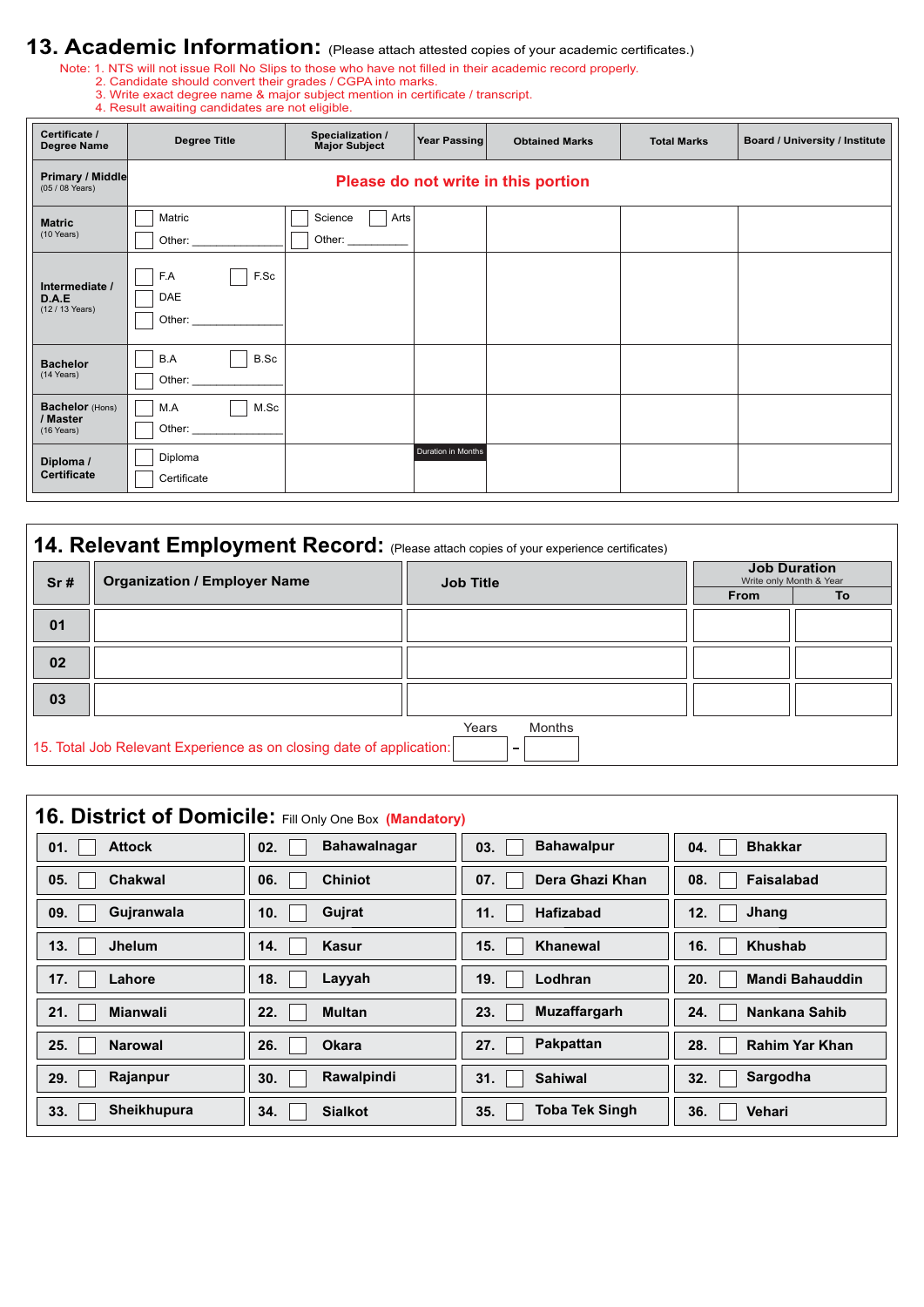| 17. Desired Test City: Fill Only One Box (Mandatory)<br>(Subject to a minimum of 200 candidates, other wise the candidates will be assigned next nearest test city) |                          |                 |                       |  |
|---------------------------------------------------------------------------------------------------------------------------------------------------------------------|--------------------------|-----------------|-----------------------|--|
| 01.<br>Rwp / Isd<br><b>Multan</b><br><b>Bahawalpur</b><br>04.<br>03.<br>02.1<br>Lahore                                                                              |                          |                 |                       |  |
| 05.<br>Gujranwala                                                                                                                                                   | <b>Faisalabad</b><br>06. | Sargodha<br>07. | 08.<br><b>Sahiwal</b> |  |
| 09.<br>Dera Ghazi Khan                                                                                                                                              |                          |                 |                       |  |

#### **Undertaking By The Applicant:**

| d/s/w of<br>do hereby solemnly<br>declare and affirm that I have read and understood the instructions and conditions for appearing in                                                                                                                                                                                                         | <b>Picture 2</b>                                                                                                         |
|-----------------------------------------------------------------------------------------------------------------------------------------------------------------------------------------------------------------------------------------------------------------------------------------------------------------------------------------------|--------------------------------------------------------------------------------------------------------------------------|
| the NTS Test, and I have filled-up the application form as per instructions given below. In case of<br>any information contained herein is found at any stage to be missing, untrue, false or forged, my<br>candidature can be cancelled at any stage (even after admission, if so revealed later), and I shall be<br>liable to legal action. | Affix your recent<br>passport size color<br>photograph not older than<br>6 Months having<br>blue background with Stapler |
| Candidate's Signature<br>Thumb Impression<br>Date:                                                                                                                                                                                                                                                                                            | تصوریااز مأمنسلک <i>کریں بصور</i> ت<br>دیگرفارم <sup>عمل</sup> میں نہیں لایاجائیگا۔                                      |

## GENERAL INSTRUCTIONS / INFORMATION:

- Please fill the Application Form properly with complete and correct information / answers.
- Please DO NOT leave any field blank, otherwise your application may not be considered.
- Ø Incorrect, false or forged information may result in cancellation of your candidature at any stage, even after employment, and also proceeding of a legal action.
- Ø **Attach your Two recent Passport Size Photographs, Copy of CNIC/ B. Form, copy of result card of last class and Original Bank Deposit Slip (NTS Copy)**
- $\triangleright$  By Hand submission of Application Form is not allowed.
- Ø Mobile Phones or any Electronic Gadgets are not allowed in Test Center premises.
- $\triangleright$  Use separate envelop and separate application form for each post you are applying for.
- Ø **Last date for submission of application form is Monday 4<sup>th</sup> January, 2021.**

## **HELP LINE:**

**UAN**  $: +92 - 51 - 844 - 444 - 1$ 

**Website** : www.nts.org.pk

## **Email:** : query@nts.org.pk

# **Please Send Application Forms to:**

### NATIONAL TESTING SERVICE - PAKSITAN

CP&WB (Project) Plot 96, Street # 4 H-8/1, Islamabad.